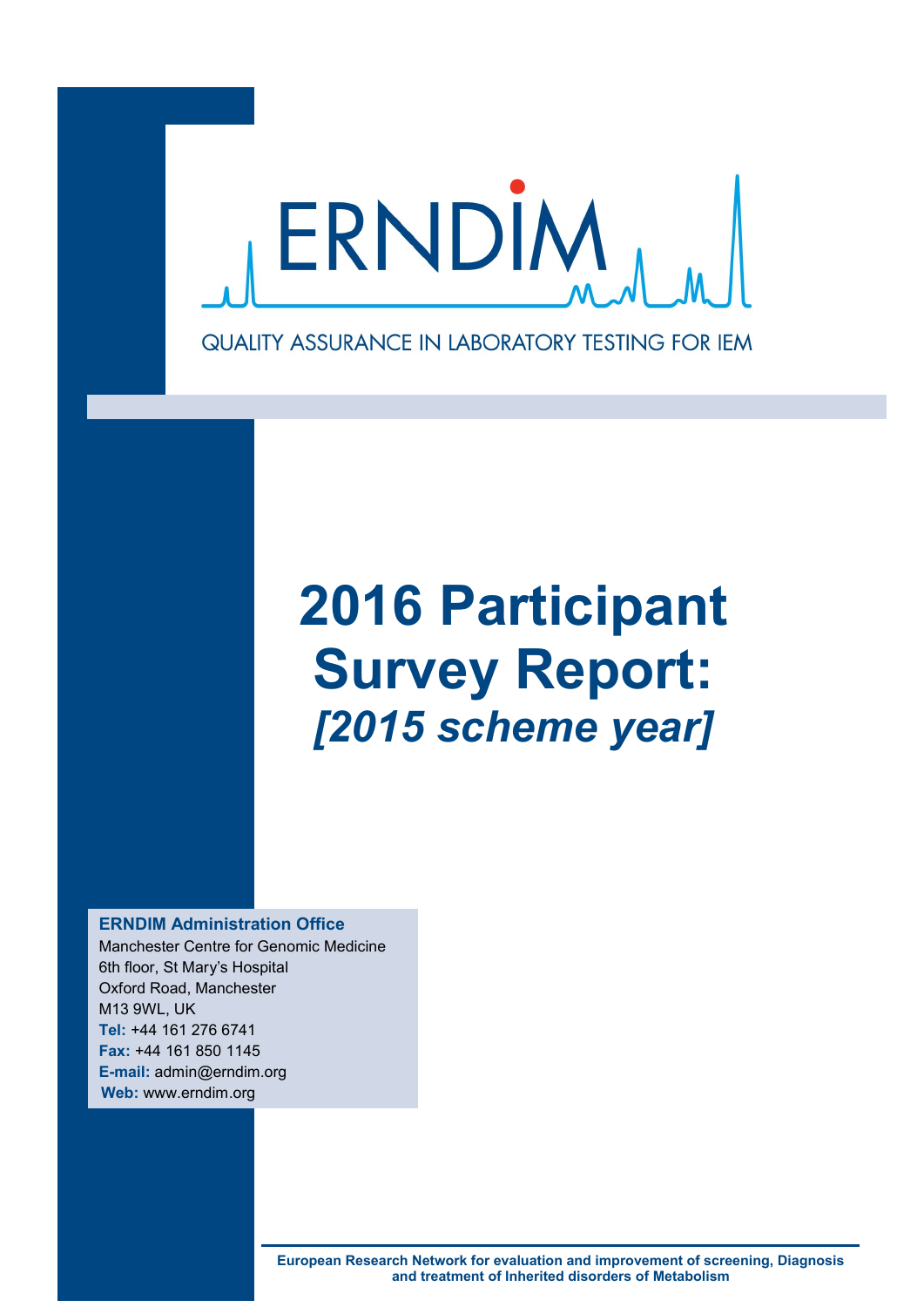# **1. Introduction**

 Participants (757 contacts from 382 centres) were sent the link to the ERNDIM Participant Survey on the Survey Monkey website (www.surveymonkey.com) on 23<sup>rd</sup> June 2016. We asked participants to answer questions relating to the 2015 EQA schemes. The closing date for the survey was 29<sup>th</sup> July 2016.

# **2. Summary**

- Thank you to everyone who took the time to complete this survey. This report is a summary of all the responses we received. The results from the survey will help us to continue to improve the quality and efficiency of the ERNDIM EQA schemes.
- Over 60% of the laboratories that participated in the 2015 schemes responded to the survey with the response rate for each of the schemes being between 49-67%.
- The survey has again highlighted areas where we need to improve such as the lack of website reporting for all of the qualitative schemes and low sample volume for some of the qualitative schemes. However it is gratifying to see that 39% of respondents rate the quality of products and services we provide as excellent and that 77% of respondents believe that the quality of service we offer is getting better. We will continue to make further improvements to the service that we offer as we work towards applying for accreditation.
- We are still working towards moving all the qualitative schemes to website reporting with the current aim being to test website reporting for the CDG and Qualitative Organic Acids scheme in 2017, with the Acylcarnitines in DBS scheme moving to website reporting in 2018/19.
- The issue of sample volume is more difficult. The schemes that use real clinical samples as the EQA materials are dependent on the Scientific Advisors sourcing suitable clinical samples of sufficient volume either by direct contact with clinicians or via donations from participating laboratories. However we are investigating alternative routes for sample donation, including appeals to the members of the Society for the Study of Inborn Errors of Metabolism (SSIEM, www.ssiem.org) and closer links with patient organisations. Information on the types of samples that would be useful to ERNDIM can be found on the website (www.erndim.org) under EQA schemes\sample donations. If you would be interested in donating a sample please contact the Administration Office.
- We are especially pleased that so many of you took the time to complete the survey and to send comments on the schemes. We hope you find the summary where we answer some of your comments, interesting (see page 11) and we would welcome any other comments or suggestions for improvements.

# **3. Survey Responses**

• 268/757 contacts from 238/382 centres in 51 countries responded to the survey. The response rate by centre was 62% (compared to 59% in the last survey) and the individual response rate was 35% (compared to 34% in the last survey).

#### **Question 1: Please rate the following aspects for each of the ERNDIM quality assurance schemes that you subscribe to**

- Number of centre responses = 238 centres  $(= 100\%$  of all responses)
- The response rate for each EQA scheme is shown in Figure 1 and Table 2. For the individual schemes the highest response rate was for Purines & Pyrimidines (67% of 2015 scheme participants) and the lowest was for Cystine in WBC (49% of 2015 scheme participants). The response rate for 7 of the 12 EQA schemes was higher than in the 2015 survey (= 2014 scheme year, Figure 1).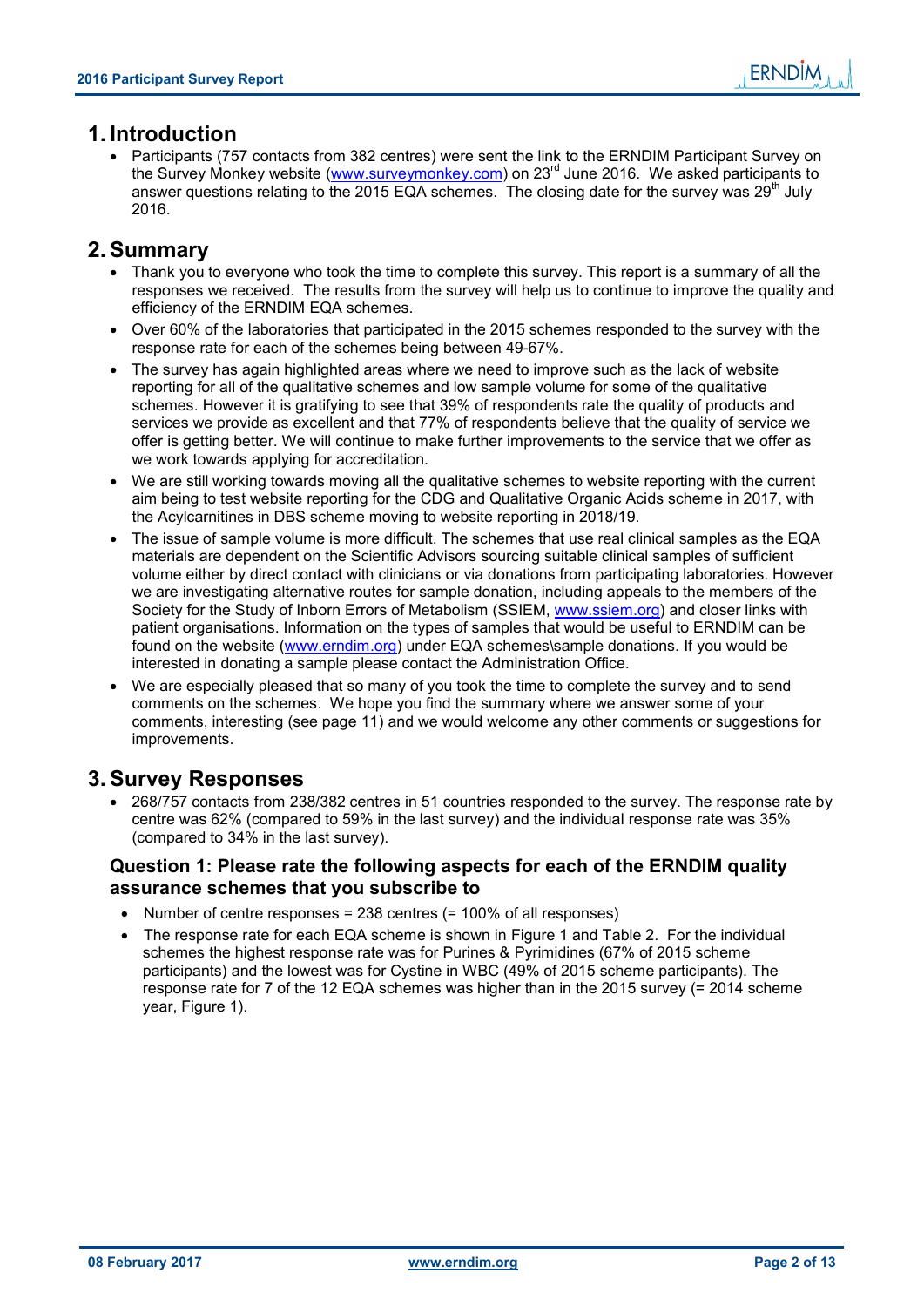% of scheme participants



**Figure 1.** Survey responses per EQA scheme (Question 1) as a percentage of the EQA scheme participants

Participants were asked to rate the following aspects of each scheme:

- 1. Frequency of samples 2. Sample volume
- 3. Appropriateness of analyte concentration 4. Adequacy of the report
- 
- 
- 
- 
- 5. Website display 6. Usefulness of the annual report
- 7. Value for money **8. Billing arrangements**
- Each of the aspects of individual EQA schemes was rated according to the following scoring system:  $1 =$  Excellent 2 = Good  $3 =$  Poor  $4 =$  Very poor

Scores ≤ 1.5 are highlighted in blue and scores ≥ 2.0 are highlighted in red.

**Table 1.** Average scores per scheme (Question 1)

|                                         |      |      |      |      |      |      | <b>Average Scores (survey year)</b> |                          |                          |
|-----------------------------------------|------|------|------|------|------|------|-------------------------------------|--------------------------|--------------------------|
| <b>EQA Scheme</b>                       | 2016 | 2015 | 2014 | 2013 | 2012 | 2011 | 2007                                | 2004                     | 2001                     |
| <b>All schemes</b>                      | 1.7  | 1.8  | 1.7  | 1.7  | 1.7  | 1.8  | 1.7                                 | 2.0                      | 2.0                      |
| Qualitative organic acids               | 1.7  | 1.7  | 1.7  | 1.7  | 1.7  | 1.7  | 1.6                                 | 2.0                      | 1.9                      |
| Quantitative organic acids              | 1.7  | 1.8  | 1.7  | 1.7  | 1.7  | 1.9  | 1.7                                 | 1.9                      | 2.1                      |
| Quantitative amino acids                | 1.7  | 1.7  | 1.7  | 1.7  | 1.7  | 1.8  | 1.7                                 | 1.9                      | 2.0                      |
| Special assays - urine                  | 1.7  | 1.7  | 1.7  | 1.7  | 1.7  | 1.7  | 1.8                                 | 1.9                      | 2.1                      |
| Special assays - serum                  | 1.8  | 1.7  | 1.7  | 1.7  | 1.7  | 1.8  | 1.7                                 | 1.8                      | 2.0                      |
| Purines & pyrimidines                   | 1.8  | 1.8  | 1.7  | 1.7  | 1.7  | 1.9  | 1.6                                 | 1.8                      | 2.1                      |
| Acylcarnitines in DBS                   | 1.9  | 1.9  | 2.0  | 1.9  | 1.9  | 2.0  | 2.0                                 | 2.3                      | $\overline{\phantom{a}}$ |
| Diagnostic Proficiency Testing          | 1.7  | 1.7  | 1.7  | 1.7  | 1.8  | 1.8  | 1.7                                 | 2.0                      | 2.0                      |
| Cystine in white blood cells            | 1.7  | 1.8  | 1.8  | 1.6  | 1.7  | 1.6  | 1.4                                 | $\overline{\phantom{a}}$ |                          |
| Lysosomal storage enzymes (fibroblasts) | 1.9  | 1.9  | 2.0  | 1.9  | 2.0  | 2.1  | $\overline{\phantom{0}}$            |                          |                          |
| Congenital disorders of glycosylation   | 1.9  | 2.0  | 2.0  | 1.9  | 1.8  | 1.9  | $\blacksquare$                      |                          |                          |
| Urine Mucopolysaccharides               | 1.7  | 1.8  | 1.8  | 1.8  | 1.8  |      |                                     |                          |                          |

**ERNDIM**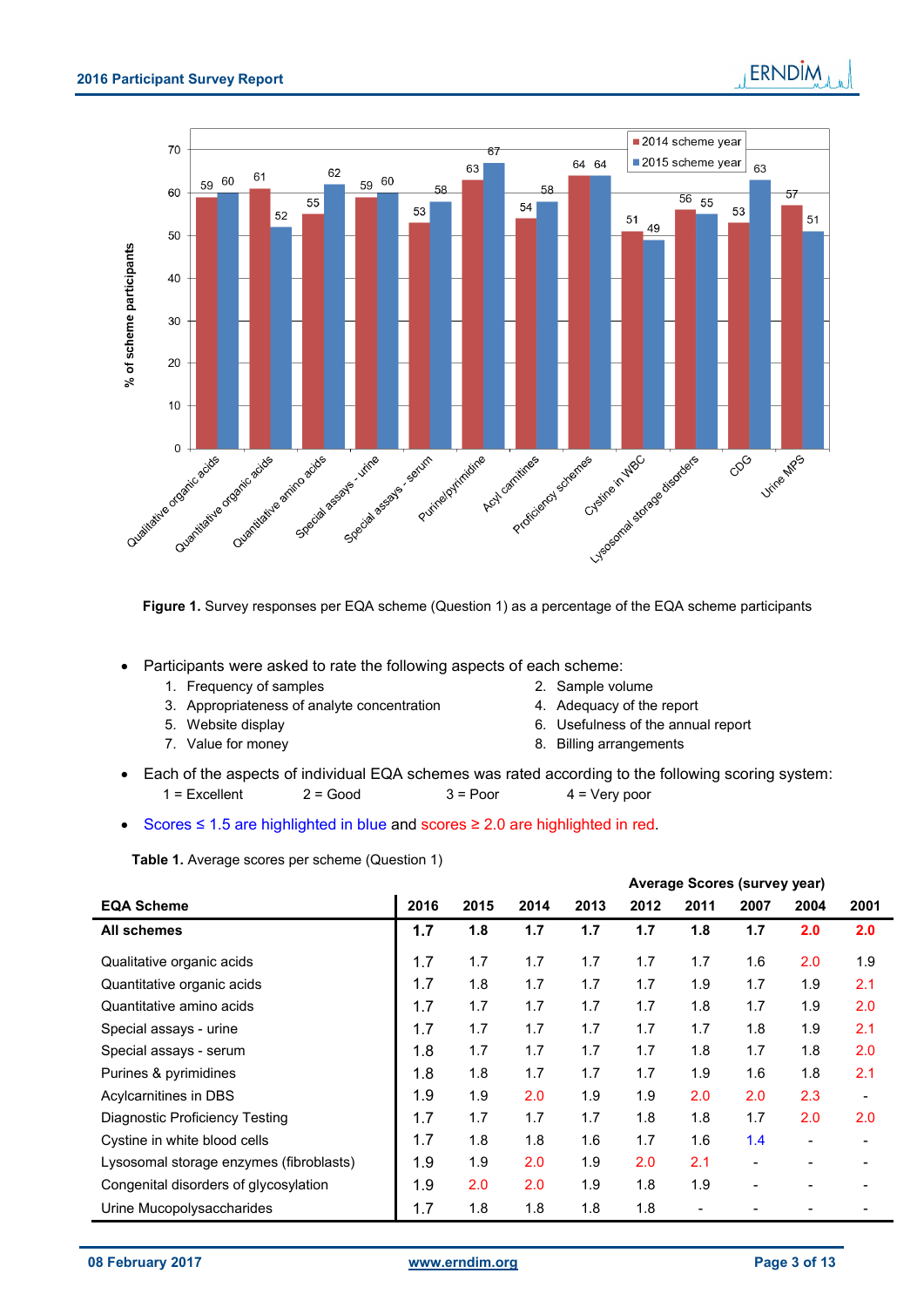- The average scores per scheme since 2001 are shown in Table 1 and Figure 2.
- The overall score for all aspects of all schemes was 1.7, which is slightly better than in 2015 (1.8). Seven of the EQA schemes had the same score as last year, 1 scheme had a worse score than last year (Special Assays in serum) and 3 schemes had better scores (Quantitative Organic Acid, Cystine in white blood cells (WBC) and Urine MPS).
- The best scoring schemes were Qualitative. Organic Acids, Quantitative Organic Acids, Quantitative Amino Acids, Special Assays in urine, DPT, Cystine in WBC and Urine MPS which all scored 1.7. The worst scoring schemes were Acylcarnitines in DBS, Lysosomal Enzymes in fibroblasts and the CDG scheme which all scored 1.9.
- The scores for each scheme in each of the individual aspects are given in Table 2. The score for 7 out of the 8 of the individual aspects have improved or stayed the same since last year, while 'while 'Appropriateness of analyte concentration' 'has a slightly worse score than last year.
- The worst scoring aspects were 'Sample Volume', Appropriateness of analyte concentration', 'Website Display' and 'Value for money' which all scored 1.8; with the best scoring aspects being 'Frequency of samples', 'Adequacy of the report', 'Usefulness of the annual report' and 'Billing arrangements' (which all scored 1.7).
- The score for 'Sample volume' has remained the same as in 2015 and 2014 (1.8) and three schemes still scored  $2.0$  or more (LSDs =  $2.1$ , CDG =  $2.5$ , Urine MPS =  $2.0$ ; all equal to their 2015 scores) for this aspect. For the third year the 'Sample volume' score for CDG, was the worst score in the survey, (2.5 in 2016 and 2015, 2.6 in 2014).
- The worst scores for 'Website display' were for Qual Organic Acids  $(= 2.0)$  and Acylcarnitines  $= 2.3$ ) both of which do not yet have online results submission. The CDG score for 'Website display improved from 2.0 in 2015 to 1.7 in 2016.
- The best scores of the whole survey (all 1.5) were for 'Adequacy of the report' (Qual Organic Acids and DPT) and 'Usefulness of the annual report (Qual Organic Acids and DPT).
- The most improved scores of the whole survey were for Cystine in WBC (adequacy of the report, 1.7 compared to 2.0 in 2015; website display, 1.7 compared to 2.0 in 2015; billing arrangements, 1.7 compared to 2.0 in 2015) and CDG (website display, 1.9 compared to 2.2 in 2015; value for money, 1.8 compared to 2.1 in 2015).



 **Figure 2.** Average score per EQA scheme (Question 1)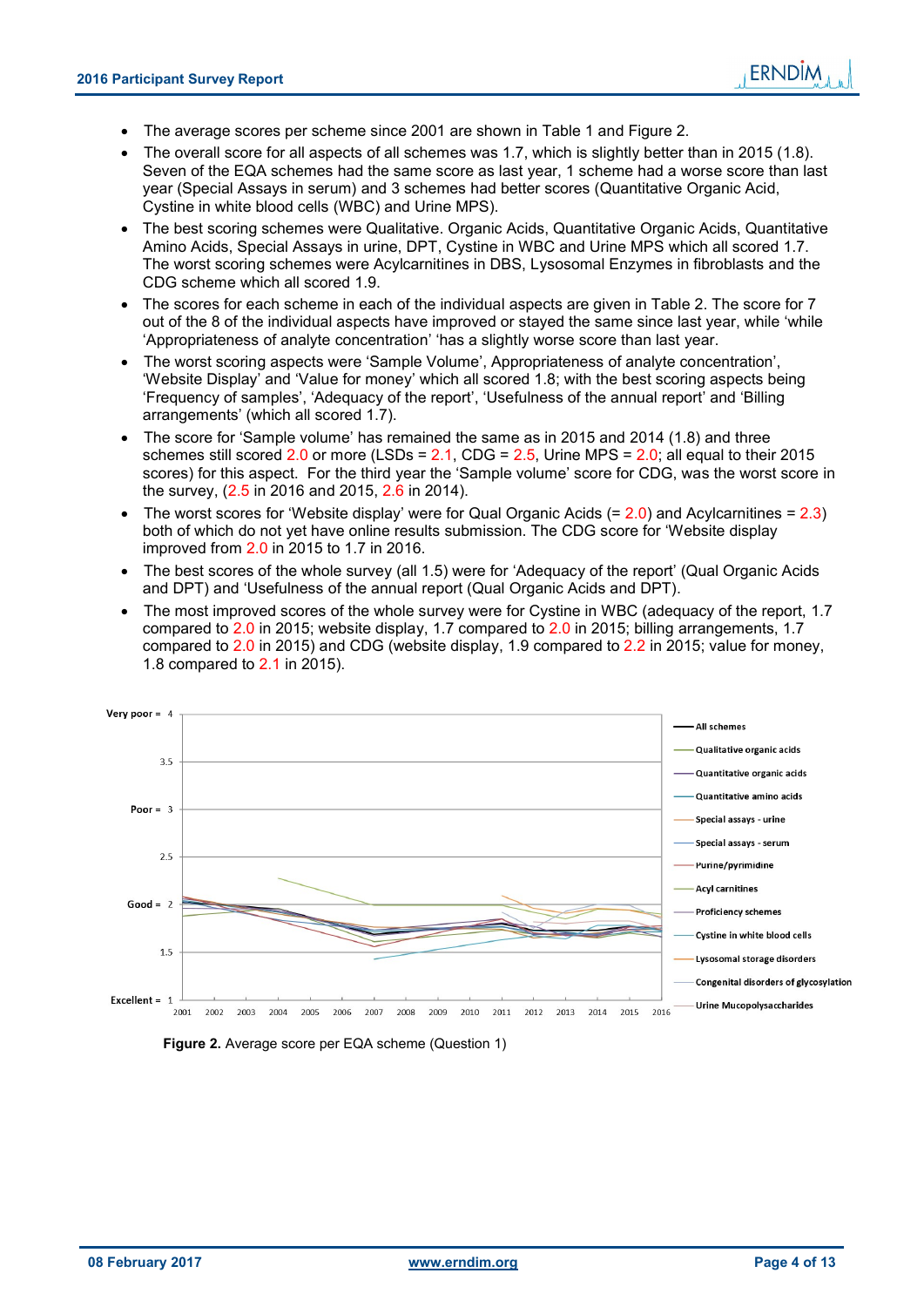|                        | Frequency of samples | Sample volume | Appropriateness of<br>analyte concentration | Adequacy of the<br>report | Website display | Usefulness of the<br>annual report | Value for money | <b>Billing arrangements</b> | per scheme<br>Average | of responses<br>of scheme<br>(% of scheme<br>participants)<br>$\dot{\mathbf{z}}$ |
|------------------------|----------------------|---------------|---------------------------------------------|---------------------------|-----------------|------------------------------------|-----------------|-----------------------------|-----------------------|----------------------------------------------------------------------------------|
| <b>Scheme Aspects</b>  |                      |               |                                             |                           |                 |                                    |                 |                             |                       | 125                                                                              |
| Qual. organic acids    | 1.6                  | 1.8           | 1.6                                         | 1.5                       | 2.0             | 1.5                                | 1.7             | 1.7                         | 1.7                   | $(60.1\%)$                                                                       |
| Quant. organic acids   | 1.6                  | 1.6           | 1.8                                         | 1.8                       | 1.7             | 1.8                                | 1.8             | 1.8                         | 1.7                   | 57<br>(52.3%)                                                                    |
| Quant. amino acids     | 1.6                  | 1.6           | 1.8                                         | 1.7                       | 1.7             | 1.7                                | 1.8             | 1.8                         | 1.7                   | 158<br>(61.7%)                                                                   |
| Special assays - urine | 1.6                  | 1.8           | 1.8                                         | 1.7                       | 1.7             | 1.8                                | 1.8             | 1.8                         | 1.7                   | 101<br>$(59.4\%)$                                                                |
| Special assays - serum | 1.7                  | 1.7           | 1.8                                         | 1.8                       | 1.7             | 1.8                                | 1.8             | 1.8                         | 1.8                   | 130<br>(57.5%)                                                                   |
| Purines/pyrimidines    | 1.6                  | 1.6           | 1.8                                         | 1.9                       | 1.8             | 1.9                                | 1.8             | 1.7                         | 1.8                   | 34<br>(66.7%)                                                                    |
| Acyl carnitines        | 2.2                  | 1.9           | 1.7                                         | 1.8                       | 2.3             | 1.7                                | 1.9             | 1.7                         | 1.9                   | 70<br>(58.3%)                                                                    |
| Proficiency schemes    | 1.6                  | 1.9           | 1.6                                         | 1.5                       | 1.8             | 1.5                                | 1.7             | 1.7                         | 1.7                   | 68<br>$(63.6\%)$                                                                 |
| Cystine in WBC         | 1.7                  | 1.8           | 1.7                                         | 1.7                       | 1.7             | 1.8                                | 1.8             | 1.7                         | 1.7                   | 17<br>$(48.6\%)$                                                                 |
| <b>LSD</b>             | 1.7                  | 2.1           | 1.9                                         | 2.0                       | 1.8             | 1.9                                | 1.8             | 1.7                         | 1.9                   | 41<br>(54.7%)                                                                    |
| CDG                    | 1.7                  | 2.5           | 1.7                                         | 1.7                       | 1.9             | 1.6                                | 1.8             | 1.8                         | 1.9                   | 40<br>(62.5%)                                                                    |
| Urine MPS              | 1.7                  | 2.0           | 1.8                                         | 1.7                       | 1.8             | 1.7                                | 1.8             | 1.6                         | 1.7                   | 54<br>$LEA$ $A$ 0/ $\lambda$                                                     |

**Table 2:** Average scores per aspect of each scheme (Question 1)

#### **Questions 2 to 7: Analytes in Quantitative Schemes**

**Average for**

 A total of 89/268 individuals (33%) made suggestions for analytes to be added to or removed from the Quantitative schemes.

**all schemes 1.7 1.8 1.8 1.7 1.8 1.7 1.8 1.7**

• Where possible we do try to incorporate suggestions for additional analytes and but unfortunately this is not always possible. A summary of the suggestions for analytes to added or removed, with some responses from ERNDIM, is below.

**Q.2: Quantitative amino acids** (47 responses, 17.5% of all respondents)

| <b>Suggested Analytes to be added</b> |          | <b>Suggested Analytes to be removed</b> |  |
|---------------------------------------|----------|-----------------------------------------|--|
| Total suggested = $24$                |          | Total suggested $= 9$                   |  |
| Analytes with >1 response             |          | Analytes with >1 response               |  |
| Tryptophan $n = 13$                   |          | Homocitrulline<br>$n = 12$              |  |
| S-Sulfo-L-Cysteine $n = 11$           |          | saccharopine<br>$n = 10$                |  |
| Argininsuccinic acid                  | $n = 10$ | Phosphoethanolamine<br>$n = 4$          |  |
| alloisoleucine                        | $n = 3$  |                                         |  |
| homocystine                           | $n = 3$  |                                         |  |
| pipecolic acid                        | $n = 3$  |                                         |  |
| anserine                              | $n = 2$  |                                         |  |
| carnosine                             | $n = 2$  |                                         |  |
| Cystathionine                         | $n = 2$  |                                         |  |
| Homocysteine (total)                  | $n = 2$  |                                         |  |

(51.4%)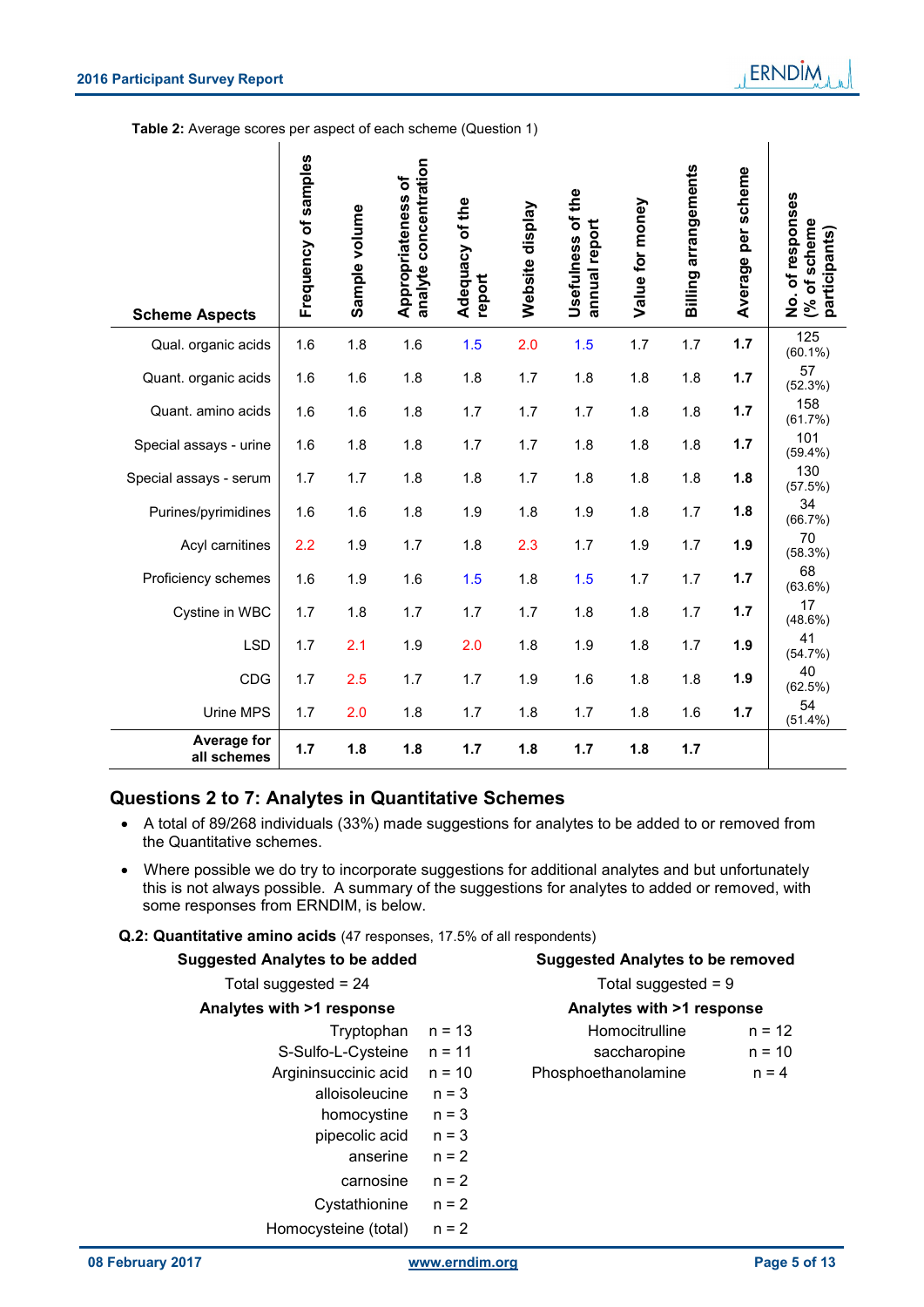#### **ERNDIM Response:**

 Tryptophan, alloisoleucine, pipecolic acid, cystathionine, phosphoethanolamine, homocitrulline and saccharopine are all only included in the scheme as 'special amino acids' which vary from year to year.

#### **Q.3: Quantitative organic acids** (15 responses, 5.6% of all respondents)

| <b>Suggested Analytes to be added</b>                                                                                                                                        | <b>Suggested Analytes to be removed</b> |                                         |  |
|------------------------------------------------------------------------------------------------------------------------------------------------------------------------------|-----------------------------------------|-----------------------------------------|--|
| Total suggested = $36$                                                                                                                                                       | Total suggested = $3$                   |                                         |  |
| Analytes with >1 response                                                                                                                                                    |                                         | All Analytes suggested                  |  |
| 3-hydroxybutyric acid                                                                                                                                                        | $n = 4$                                 | 3-hydroxyisobutyric acid<br>$n = 1$     |  |
| 3-hydroxypropionic acid                                                                                                                                                      | $n = 3$                                 | glycolic acid<br>$n = 1$                |  |
| orotic acid                                                                                                                                                                  | $n = 3$                                 | sebacate<br>$n = 1$                     |  |
| lactic acid $n = 2$                                                                                                                                                          |                                         |                                         |  |
| malonic                                                                                                                                                                      | $n = 2$                                 |                                         |  |
| methyl citric acid                                                                                                                                                           | $n = 2$                                 |                                         |  |
| methylmalonic acid                                                                                                                                                           | $n = 2$                                 |                                         |  |
| methylsuccinic                                                                                                                                                               | $n = 2$                                 |                                         |  |
| suberylglycine                                                                                                                                                               | $n = 2$                                 |                                         |  |
| succinylacetone                                                                                                                                                              | $n = 2$                                 |                                         |  |
| <b>ERNDIM Response:</b><br>3-hydroxyisobutyric acid was removed from the 2016 scheme onwards.<br>2-methylcitric acid and methylmalonic acid are included in the 2017 scheme. |                                         |                                         |  |
| Q.4: Purines & pyrimidines (6 responses, 2.2% of all respondents)                                                                                                            |                                         |                                         |  |
| <b>Suggested Analytes to be added</b>                                                                                                                                        |                                         | <b>Suggested Analytes to be removed</b> |  |
| Total suggested = $8$                                                                                                                                                        |                                         | Total suggested = $0$                   |  |
| Analytes with >1 response                                                                                                                                                    |                                         | All Analytes suggested                  |  |
| Succinyladenosine                                                                                                                                                            | $n = 4$                                 |                                         |  |
| N-carbamoyl-beta-alanine                                                                                                                                                     | $n = 3$                                 |                                         |  |
| Uridine                                                                                                                                                                      | $n = 3$                                 |                                         |  |

#### **ERNDIM Response:**

 The additions of SAICAR (SAICAriboside) and SAdo to this scheme have been requested in the past. The availability of both these analytes is very limited and unfortunately the addition of these compounds is financially not feasible.

SAICAR n = 2

Guanine n = 2

Adenylosuccinic acid  $n = 2$ 

#### **Q.5: Lysosomal Enzymes** (17 responses, 6.3% of all respondents)

| <b>Suggested Analytes to be added</b> |  |  |
|---------------------------------------|--|--|
|                                       |  |  |

#### Total suggested =  $6$  Total suggested =  $2$

#### **Analytes with >1 response All Analytes suggested**

- 
- iduronate sulfatase  $n = 3$  Galactose-6-sulphate
	- Aryl sulfatase  $B$   $n = 2$
	- Chitotriosidase n = 2
- Enzymes for MPS III  $A$   $n = 2$
- lysosomal acid lipase n = 2

**Suggested Analytes to be removed** 

Aryl sulfatase  $A$   $n = 4$  sphingomyelinase  $n = 2$  $n = 1$ 

sulphatase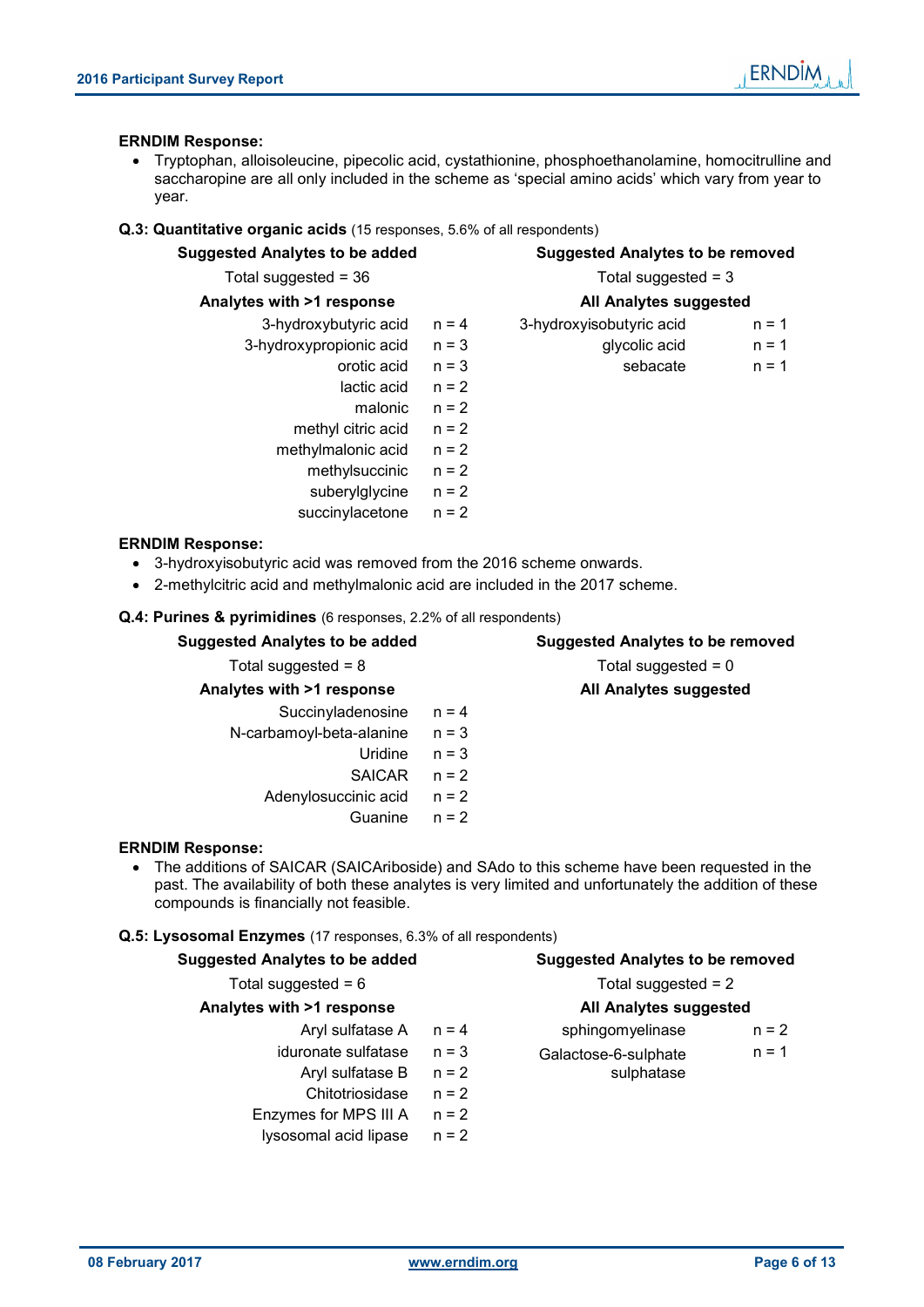#### **Q.6: Special assays – serum** (36 responses, 13.4% of all respondents)

| <b>Suggested Analytes to be added</b> |         | <b>Suggested Analytes to be removed</b> |                       |  |  |
|---------------------------------------|---------|-----------------------------------------|-----------------------|--|--|
| Total suggested = $55$                |         |                                         | Total suggested $= 5$ |  |  |
| Analytes with >1 response             |         | <b>All Analytes suggested</b>           |                       |  |  |
| biotinidase                           | $n = 6$ | acylcarnitines                          | $n = 2$               |  |  |
| acetylcarnitine                       | $n = 3$ | pipecolic acid                          | $n = 2$               |  |  |
| NEFA (non-esterified fatty acids)     | $n = 3$ | Creatine                                | $n = 1$               |  |  |
| ACYLCARNITINE C10                     | $n = 2$ | Guanodinoacetate                        | $n = 1$               |  |  |
| <b>ACYLCARNITINE C4</b>               | $n = 2$ |                                         |                       |  |  |
| <b>ACYLCARNITINE C6</b>               | $n = 2$ |                                         |                       |  |  |
| chitotriosidase activity              | $n = 2$ |                                         |                       |  |  |
| demosterol                            | $n = 2$ |                                         |                       |  |  |
| glucosylsphingosine                   | $n = 2$ |                                         |                       |  |  |
| oxysterol                             | $n = 2$ |                                         |                       |  |  |
| <b>Total Carnitine</b>                | $n = 2$ |                                         |                       |  |  |
| INIM B.                               |         |                                         |                       |  |  |

# **ERNDIM Response:**

Suggested additions

- Biotinidase is not commercially available so it cannot be added. CDC (www.cdc.gov/nsqap) provides an EQA scheme for biotidinase in dried blood spots.
- Chitotriosidase is not commercially available so it cannot be added.
- NEFA are not added to the samples for this scheme but are present in the sample matrix however results can be submitted for comparison between labs.
- Both 7-Ketocholesterol and Cholestane 3b, 5a, 6b-triol (markers for diagnosis and follow-up of Niemann-Pick type C disease) are added since 2014.
- Acetylcarnitine, C10 carnitine, C6 carnitine and C4 carnitine are all included on the 2017 Acylcarnitines in serum scheme.

• For Demosterol and Glucosylsphingosine a survey was carried out in Jan 2017 to assess need. Suggested removals

- Acylcarnitines These analytes have been removed in the 2017 samples.
- Pipecolic acid, Creatine and Guanidinoacetic acid There are more than 50 labs reporting results for each of these analytes so their removal will not be considered.

#### **Q.7: Special assays – urine** (22 responses, 8.2% of all respondents)

| <b>Suggested Analytes to be added</b> |         | <b>Suggested Analytes to be removed</b> |
|---------------------------------------|---------|-----------------------------------------|
| Total suggested = $34$                |         | Total suggested = $6$                   |
| Analytes with >1 response             |         | All Analytes suggested                  |
| cystine                               | $n = 3$ | glycolic acid<br>$n = 1$                |
| 2-aminoadipic-semialdehyde (2-AASA)   | $n = 2$ | lactic acid<br>$n = 1$                  |
| arabitol                              | $n = 2$ | oxalic acid<br>$n = 1$                  |
| delta aminolevulinic acid             | $n = 2$ | pipecolic acid<br>$n = 1$               |
| Galactose                             | $n = 2$ | Succinylacetone<br>$n = 1$              |
| methylmalonic acid                    | $n = 2$ | sulfocysteine<br>$n = 1$                |
| ribitol                               | $n = 2$ |                                         |
| vanylmandelic acid                    | $n = 2$ |                                         |
|                                       |         |                                         |
|                                       |         |                                         |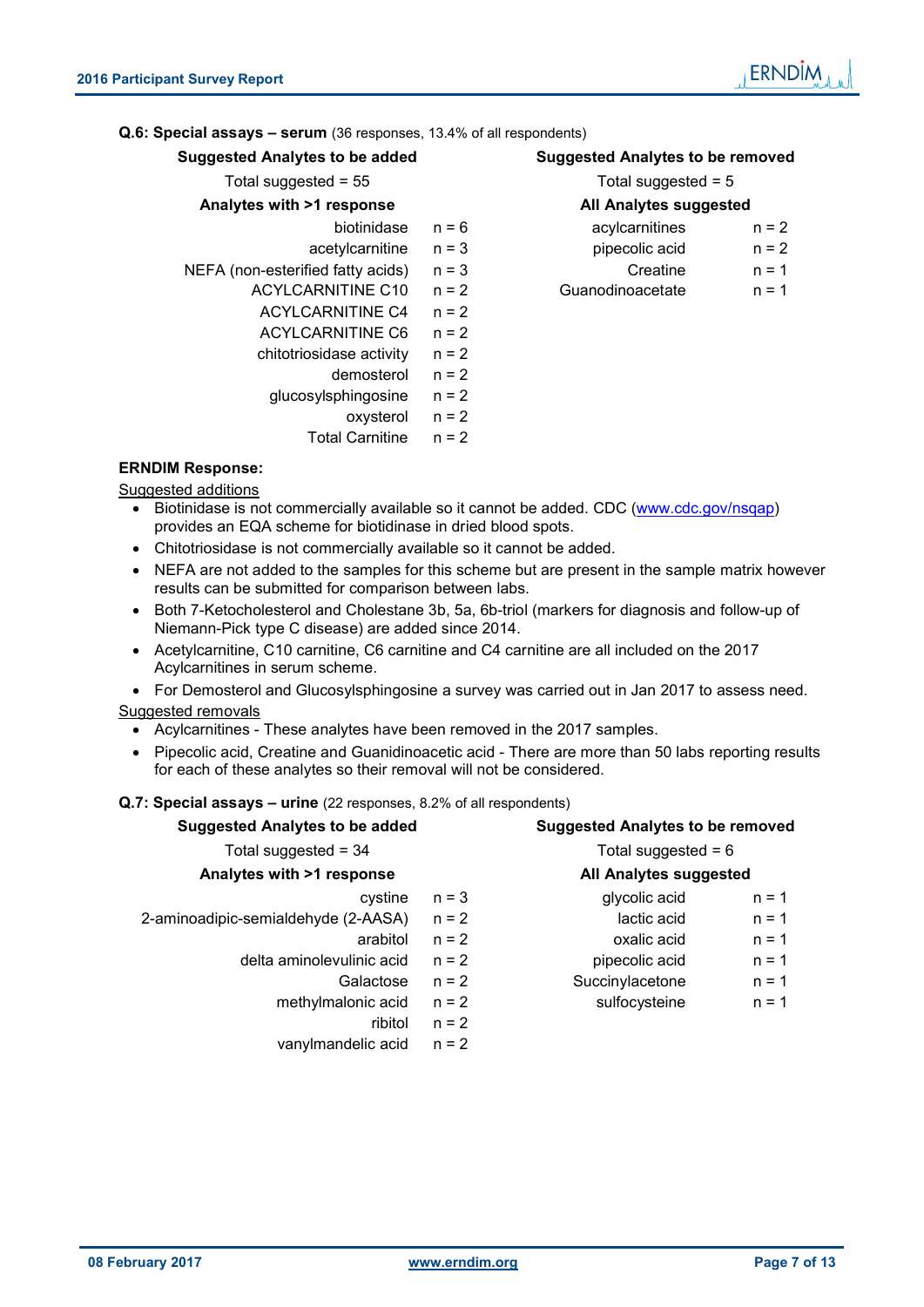**ERNDIM** 

### **ERNDIM Response:**

#### Suggested additions

- Arabitol, Ribitol, Vanylmandelic acid, galatose were all rejected by the SAB in 2014.
- MMA has been added in the Quantitative Organic Acids (urine) scheme.
- Cystine is included in the 2017 scheme.
- The possible addition of 2-AASA will be studied by the SAB in 2017 but this may be difficult as it is an unstable metabolite and not commercial available.
- For delta-aminolevulinic acid a survey was carried out in Jan 2017 to assess need.
- Glyceric acid will be added to the scheme in the future.

#### Suggested removals

- The addition of Glycolic acid, oxalic acid and sulphocyteine has been accepted since 2013.
- Lactic acid, Succinylacetone (marker for Tyrosinemia type I) and Pipecolic acid There are more than 50 labs reporting results for each of these analytes so removal will not be considered

#### **Question 8: Do you have any other remarks, comments or suggestions for any of the schemes you subscribed to?**

- Number of individual responses =  $61$  (=  $23\%$  of all responses).
- These comments are summarised on page 11 with the comments made in response to Q16.

### **Q.9 to Q.11: Dried blood spots (DBS) are increasingly used in both monitoring and diagnosis; ERNDIM is therefore investigating the possibility of a Special Assays in DBS pilot EQA scheme.**

### **Question 9: Would your laboratory be interested in participating in a Special Assays in DBS pilot EQA scheme?**

- Number of centres responses =  $217$  (=  $81\%$  of all centre responses).
- 95 centres answered 'Yes, they would be interested in participating in a Special Assays in DBS pilot scheme' (= 44% of centres that answered this question).

#### **ERNDIM Response (for Q.9. – Q.11.)**

 We are pleased there was such a positive response to these questions. The options for this pilot scheme being investigated and we will circulate more details when they are available.

#### **Question 10: If you answered yes to Q.9 please indicate which analytes/metabolite your laboratory would be submitting results for, we would begin by including THcys, Val, Ile, Leu, Allile, Phe Tyr in the scheme**

• Number of centres responses =  $86$  (=  $91\%$  of centre responses to Q.9).

| Individual Metabolites ( $n > 1$ ) | Number of Centres <sup>1</sup> |
|------------------------------------|--------------------------------|
| Phenylalanine                      | 78                             |
| Valine                             | 62                             |
| Isoleucine                         | 54                             |
| Alloisoleucine                     | 50                             |
| Leucine                            | 45                             |
| Total homocysteine                 | 40                             |
| Tyrosine                           | 15                             |

**Table 3:** Number of 'yes' responses per analyte (Question 10)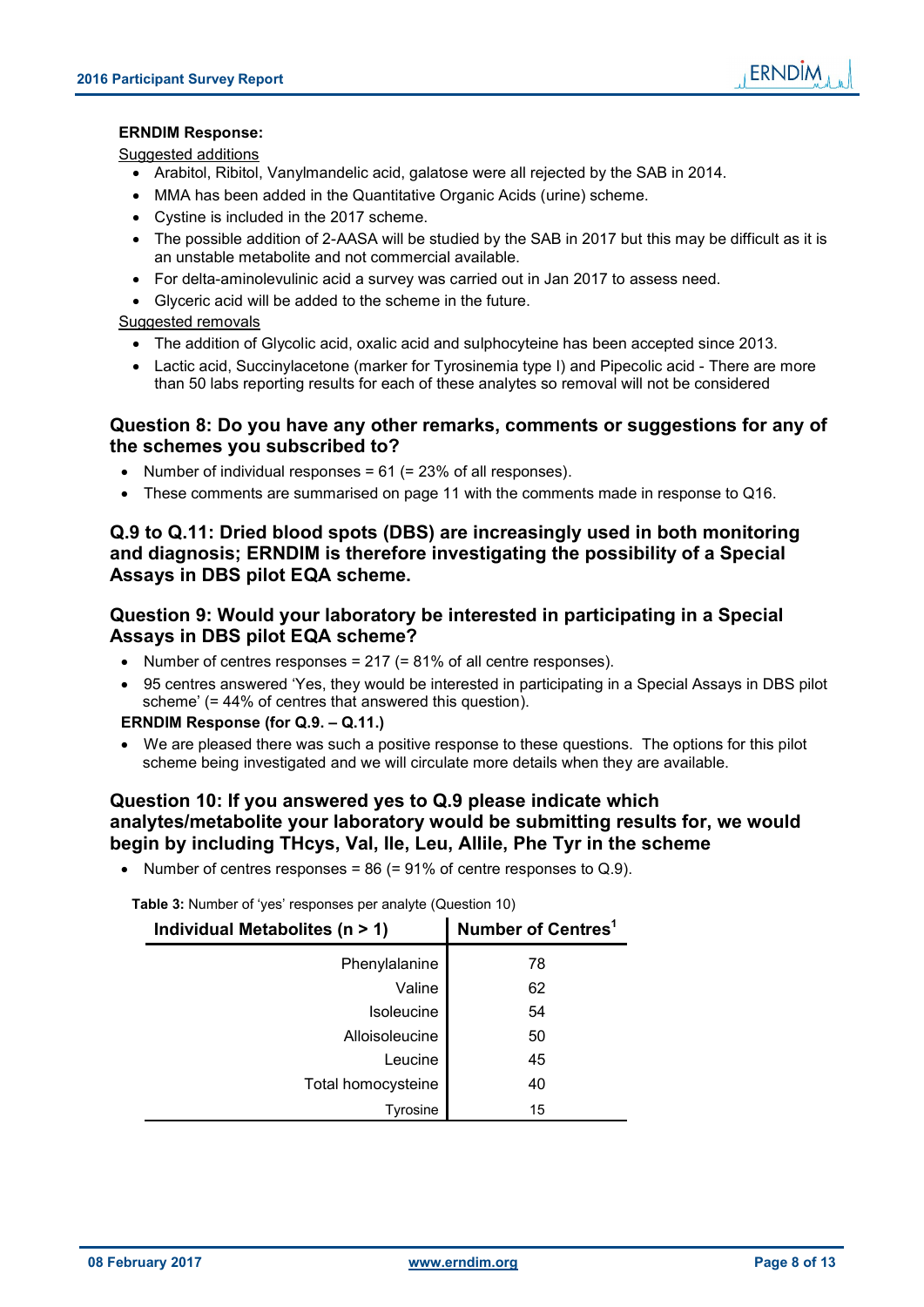# **Question 11: If there are any additional metabolites you would like to see included in a Special Assays in DBS pilot in the future please list them below**

• Number of centres responses =  $52$  (=  $55\%$  of centre responses to Q.9).

**Table 4:** Suggested additional analytes & number of 'responses (Question 11)

| Other suggested metabolites (n >1)       | Number of Centres <sup>1</sup> |
|------------------------------------------|--------------------------------|
| Methyl Malonic acid                      | 11                             |
| Methyl Citric acid                       | 9                              |
| Methionine                               | 7                              |
| Succinylacetone                          | 7                              |
| Lysosomal enzymes                        | 6                              |
| Acylcarnitines                           | 4                              |
| Citrulline                               | 3                              |
| Galactose-1-phosphate                    | 3                              |
| 17-hydroxyprogesterone                   | 2                              |
| All amino acids                          | $\overline{2}$                 |
| Alpha-galactosidase                      | $\overline{2}$                 |
| Androstenedione                          | $\overline{c}$                 |
| Arginine                                 | $\overline{2}$                 |
| Cortisol                                 | $\overline{2}$                 |
| Creatine                                 | 2                              |
| Free carnitine                           | $\overline{2}$                 |
| Galactose                                | $\overline{2}$                 |
| Galactose 1 phosphate uridyl transferase | $\overline{2}$                 |
| Glycine                                  | $\overline{2}$                 |
| Guanidinoacetate                         | $\overline{2}$                 |
| Leucine                                  | 2                              |
| Orotic acid                              | $\overline{2}$                 |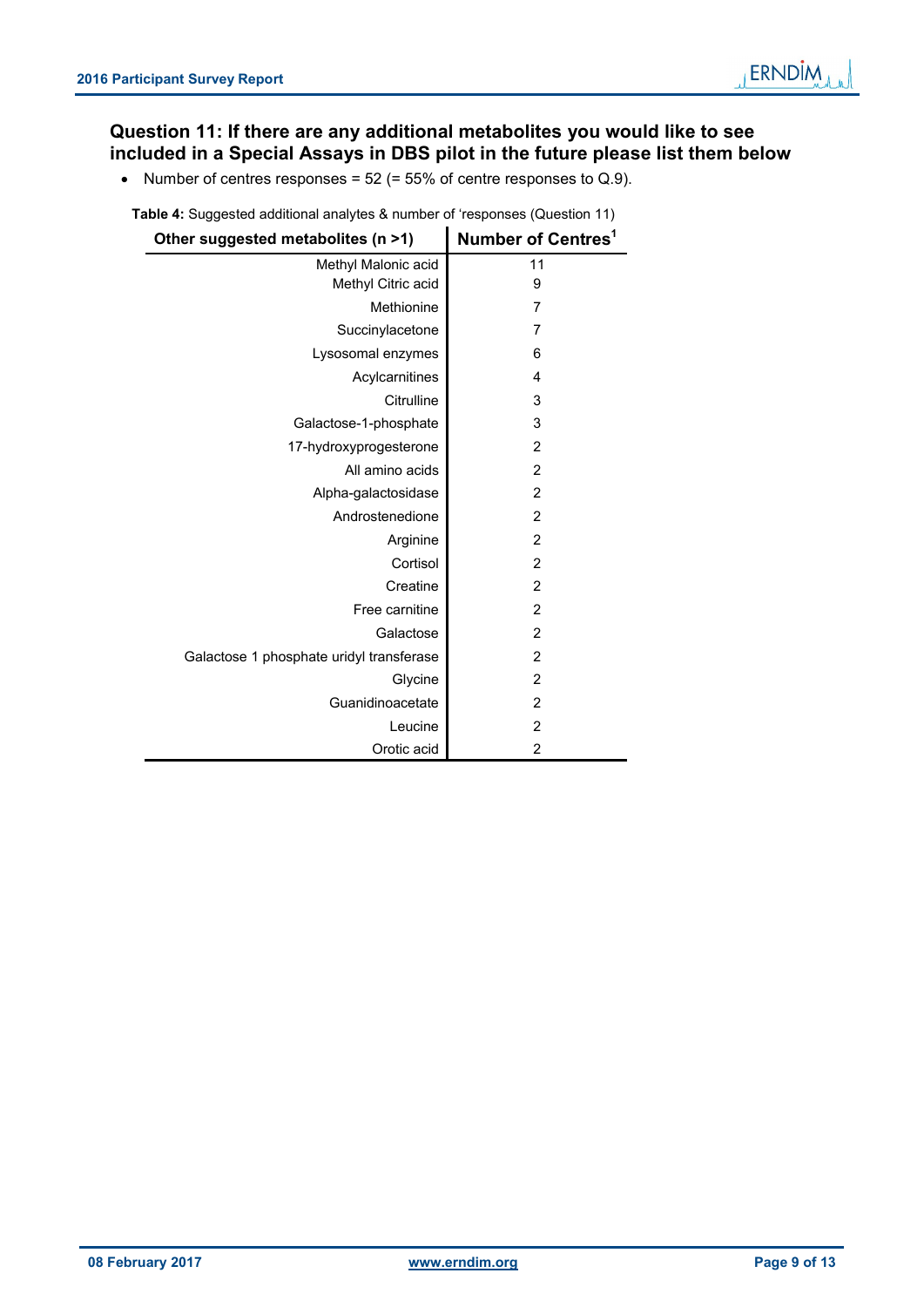# **Questions 12 to 15: Comments on the overall performance of ERNDIM**

- This aim of this section is to assess participants' perception of the overall performance of ERNDIM.
- In summary, 97% of respondents rated the quality of services provided by ERNDIM as 'excellent' or 'good'; with 96% of respondents having 'complete' or 'a lot' of confidence that ERNDIM can deliver the service required by participants.
- 77% of respondents agreed that overall ERNDIM's performance is 'getting better' or 'getting much better'; with 98% of respondents stating that it was 'certain' or 'very likely' that they would use ERNDIM services in the future.

#### **Q.12: Overall, how do you rate the quality of products and services we provide?** (127 individual responses, 99% of all responses**)**



#### **Q.13: What level of confidence do you have in us to deliver the products and services that you require?** (127 individual responses, 99% of all responses)



# **Q.14: Overall, is our performance...**

(124 individual responses, 97% of all responses)

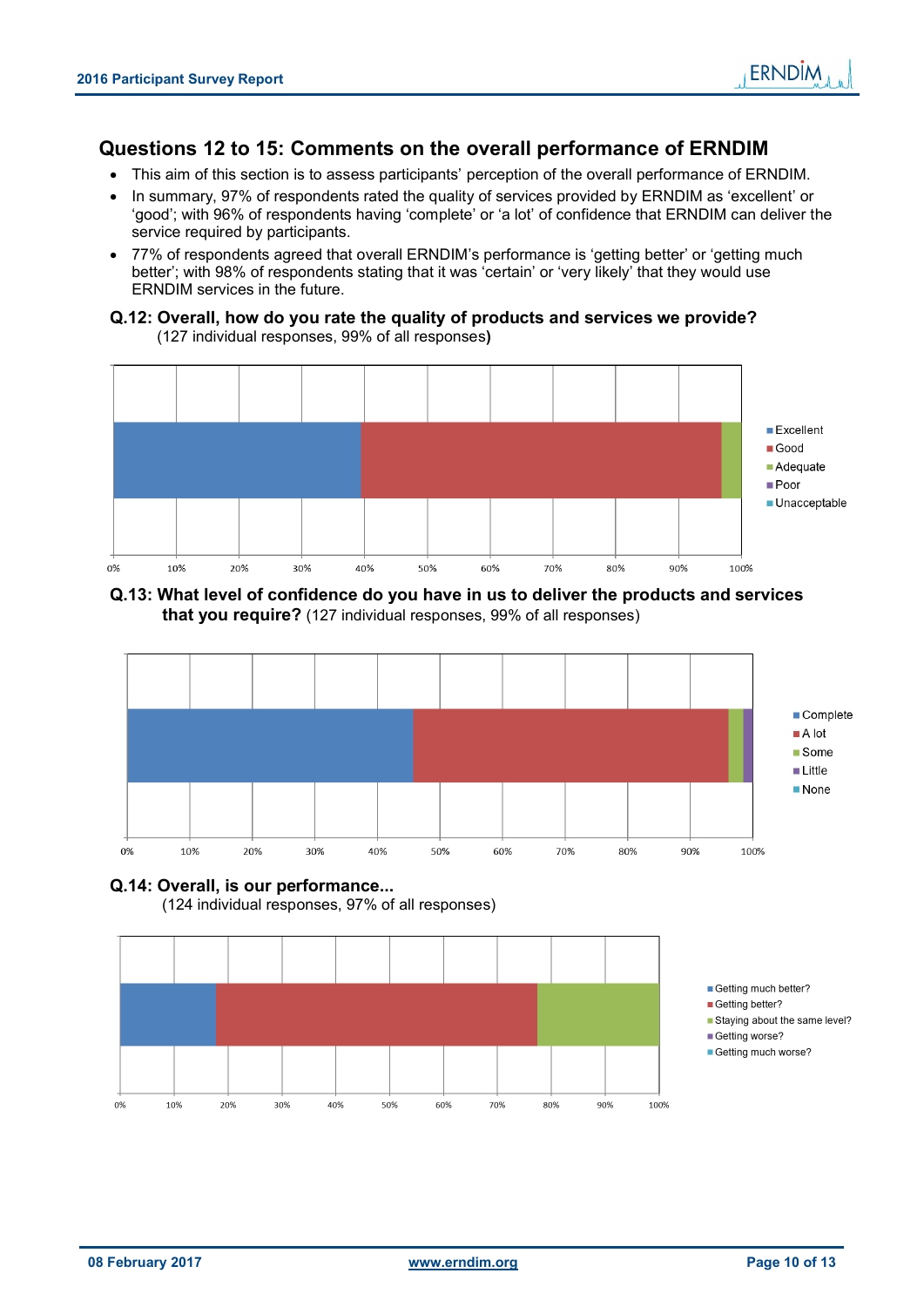#### **Q.15: Based on our performance, how likely is it that you will use us in the future?** (127 individual responses, 99% of all responses)



# **Question 16: Do you have any other remarks, comments or suggestions for how we could improve the services we provide?**

- Number of individual responses = 55 (= 21% of all responses).
- These comments are summarised below with the comments made in response to Q9.

# **Questions 8 & 16: Remarks, comments or suggestions for improvements**

- Total number of responses was 116 from 93 individuals (= 35% of all responses).
- There were a large number of comments and suggestions for improvement. Below is a summary of some of the most frequent comments with responses from ERNDIM.

#### **Participant Comment ERNDIM Response**

#### **1. Administration**

 Would it be possible to introduce credit card payments?

#### **2. EQA Schemes**

#### **2.1. General**

- Countries outside Europe may have different guidelines for import of QC material. Maybe setting up a document with these guidelines may assist effective and timely distribution of ERNDIM samples.
- There were, again, a number of comments on the frequency of submission deadlines – some wanting more frequent (up to 12 per year) and some wanting less frequent deadlines (4- 6 over year).
- Decrease the gap between the end of one scheme year and the beginning of the next scheme year.
- Lack of website reporting for all the qualitative schemes.
- Sample donations: It might be helpful to add some information about required pathological samples on the website.

- We will investigate if this is possible without increasing costs to participants.
- Currently laboratories from 60 different countries participate in the ERNDIM EQA schemes and it is unfortunately just not practical for ERNDIM to produce and maintain a document on all the different guidelines for importing to each of these countries.
- Increasing the number of submission deadlines so that there were 12 submissions per year would make running the schemes extremely difficult.
- Decreasing the number of submissions per year would mean very long periods without EQA coverage which would not be acceptable.
- It isn't currently possible for us to do this but we are investigating options for the future.
- ERNDIM's long term aim is to move all of the qualitative schemes to the CSCQ Results website. It is planned that the CDG and the Qualitative Organic Acids schemes will begin to move to website reporting in 2017 with the Acylcarnitines in DBS scheme moving to website reporting in 2018.
- Information on the types of samples that would be useful to ERNDIM can now be found on the website (www.erndim.org) under EQA schemes\sample donations. If you would be interested in donating a sample please contact the Administration Office.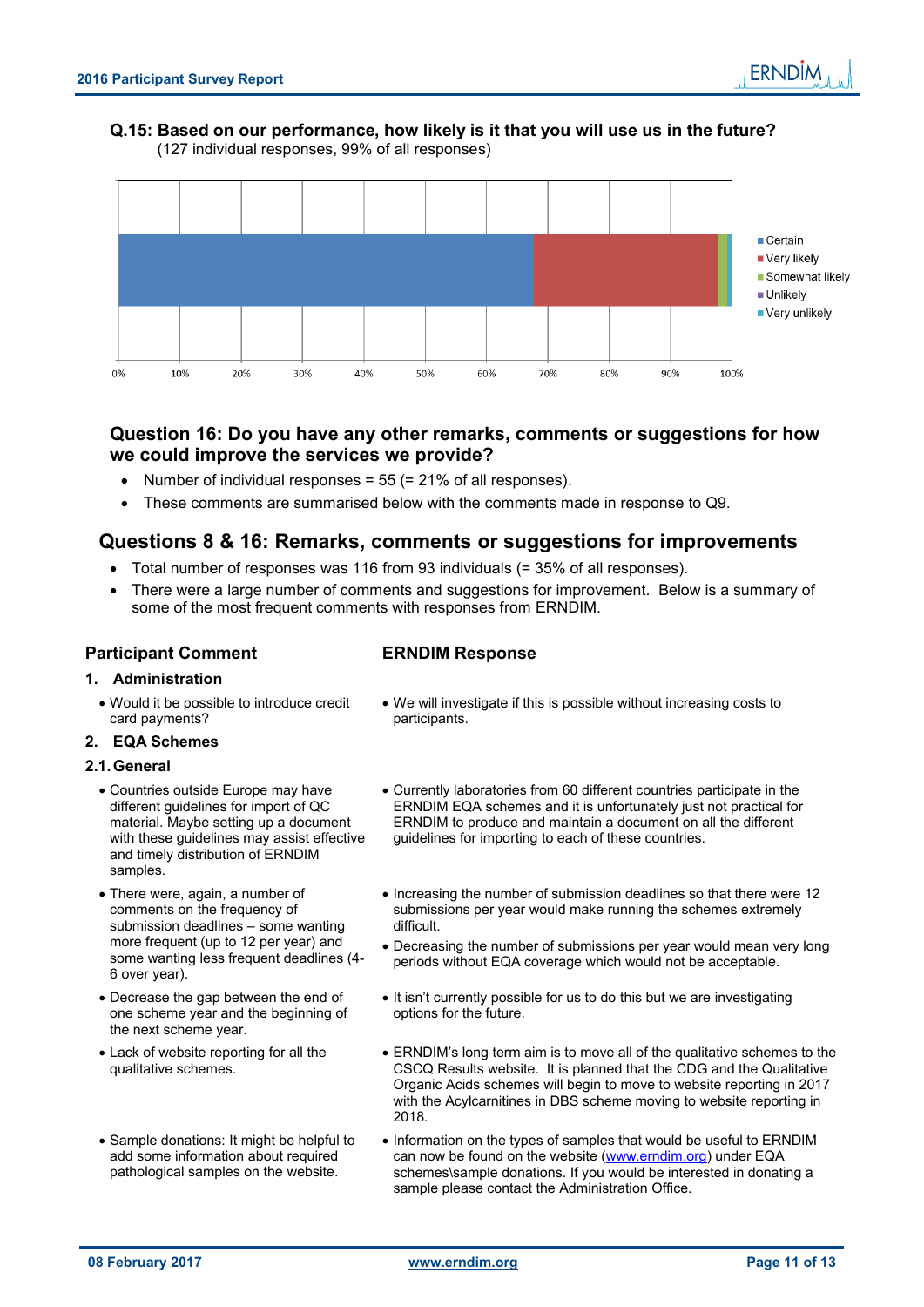#### **Participant Comment ERNDIM Response**

- 
- Certificates of Participation to be sent earlier.

#### **2.2. Acylcarnitines in DBS**

- 
- Interim reports should be published earlier.

#### **2.3. CDG scheme**

- 
- 

#### **2.4. DPT scheme**

- Too many samples for very uncommon diseases which in the lab would not be diagnosed only using urine – this could give a wrong impression about the performance of the individual labs.
- Problems with the submission deadlines for the second DPT round and middle Qualitative Organic Acids round coinciding.

#### **2.5. Lysosomal Enzymes in fibroblasts**

- The amount of sample sent should be increased.
- Negative scores should not be given if we do not measure the relevant enzyme.

#### **2.6. Qualitative Organic Acids.**

• Interim and final reports should be published earlier.

- 
- Faster access to the annual reports. We agree that the annual reports need to be published earlier. For the 2016 schemes, all the scheme results will have been ratified by mid-February (instead of March) and the annual reports will be published as soon as possible after that.
	- The delay in publishing the certificates is because all the scheme results need to be finalised before any of the certificates can be produced. For the 2016 schemes, all the scheme results will have been ratified by mid-February and we're hoping to publish the certificates in May. We're working towards publishing them earlier next year.
- Delivery of samples is delayed. The EQA materials for the scheme are real clinical samples and delays in sample dispatch are due to difficulties obtaining suitable samples.
	- For 2017 there will be an additional organising centre for this scheme, which we are hoping will help with sample supply.
	- We are working towards online submission of results for this scheme which will make it easier for the Scientific Advisor to evaluate the results and send out reports earlier.
- On-line results submission. We are working towards online submission of results for this scheme.
- Low sample volume.  $\bullet$  This scheme uses real clinical samples and at least 3ml plasma is needed for each sample. The difficulty obtaining suitable samples of a large enough volume means that the volume per EQA sample is restricted. It is possible to order additional sample volume at a reduced fee but the availability of this is limited. The Scientific Advisor regularly appeals for sample donations but with few responses. Please contact the Administration office if you would be interested in donating a sample.
	- We agree a balance between uncommon and more common disorders would be ideal however the scheme can only use the samples that are available and have been donated by participants. Please contact the Administration office if you would be interested in donating a sample.
	- The submission deadlines from the 2016 schemes onwards have been changed so this should no longer be a problem.
	- It is very difficult to increase the amount of material sent due to the very long time which is already needed to culture enough fibroblasts for the amount of material which is currently sent to participants. The Scientific Advisor tests all samples before they are sent and performs the assays with a protein concentration of 1 mg/ml and has found that the amount of material in the samples is enough.
	- The scoring system was changed for the 2015 scheme onwards so that for each enzyme a maximum of 2 points each could be scored for CV and diagnosis, giving a maximum total of 4 points. If results were not submitted for an enzyme no score is recorded. Full details of the scoring scheme can be found in the 2015 LSE in fibroblasts annual report (www.erndim.org under Meetings & Reports\EQA scheme annual reports).
	- We are working towards online submission of results for this scheme which will make it easier for the Scientific Advisor to evaluate the results and send out reports earlier.